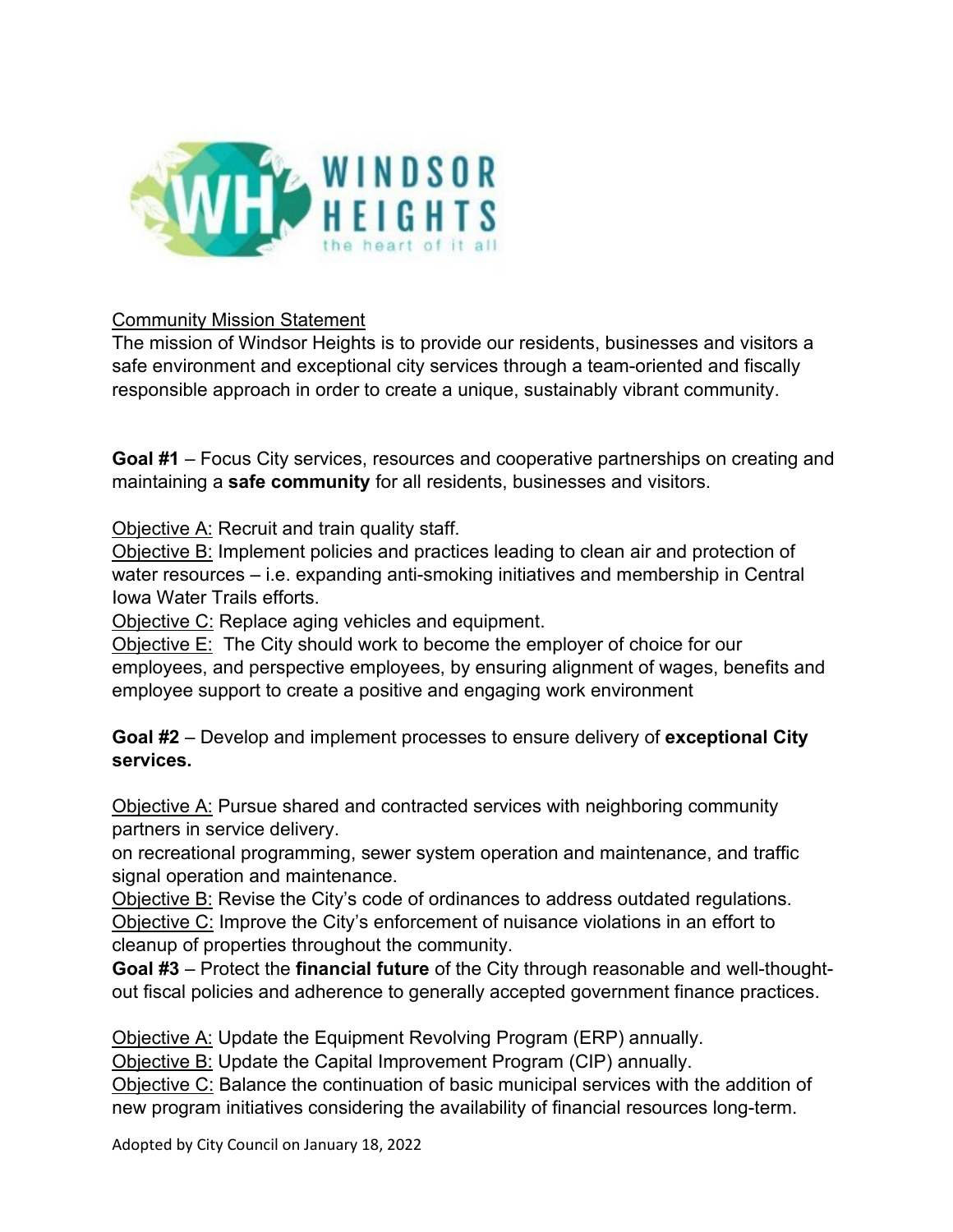Objective D: Establish a standard budgeting process that will institute continuity that will allow multi-year analysis and decision-making.

Objective E: Receive a clean fiscal year audit report.

Objective F: Investigate and pursue new revenue streams.

**Goal #4** – Create and maintain a **high-functioning City team** of elected officials, professional staff and volunteer board members via regular and pertinent training and continuing education opportunities.

Objective A: Review and revise the Council and employee handbooks.

Objective B: Implement an all-electronic job application process.

Objective C: Identify and allocate resources to support ongoing employee training focused upon improving customer service.

Objective D: Develop a retention and succession plan to prepare for future employee turnover.

**Goal #5** – Build a **unique and sustainably vibrant community** that contributes to the overall character of the Greater Des Moines region.

Objective A: Invest in art and culture opportunities unique to the region in cooperation with Bravo.

Objective B: Launch a revised community concert series in partnership with the Foundation and Chamber of Commerce.

Objective C: Invest in community artwork.

Objective D: Begin implementation of the Parks Plan by creating a vision for Colby Park to include new and improved recreational opportunities; decide what to do with Lions Park; pursue new trails and bike hub facility; and initiate discussion for establishing a new northeast park amenity.

**Goal #6** – Pursue a **comprehensive economic development strategy** that supports a healthy business sector and contributes to a better overall quality of life.

Objective A: Expand the City's economic development committee to include business and citizen representation.

Objective B: Conduct a community survey of what business sector additions would best serve Windsor Heights residents.

Objective C: Invest in a comprehensive marketing plan for business attraction.

Objective D: Build on the existing partnership with local development partners.

Objective E: Establish a source of funding in support of property redevelopment and rehabilitation. Specifically focus resources in support of minority-owned business grants.